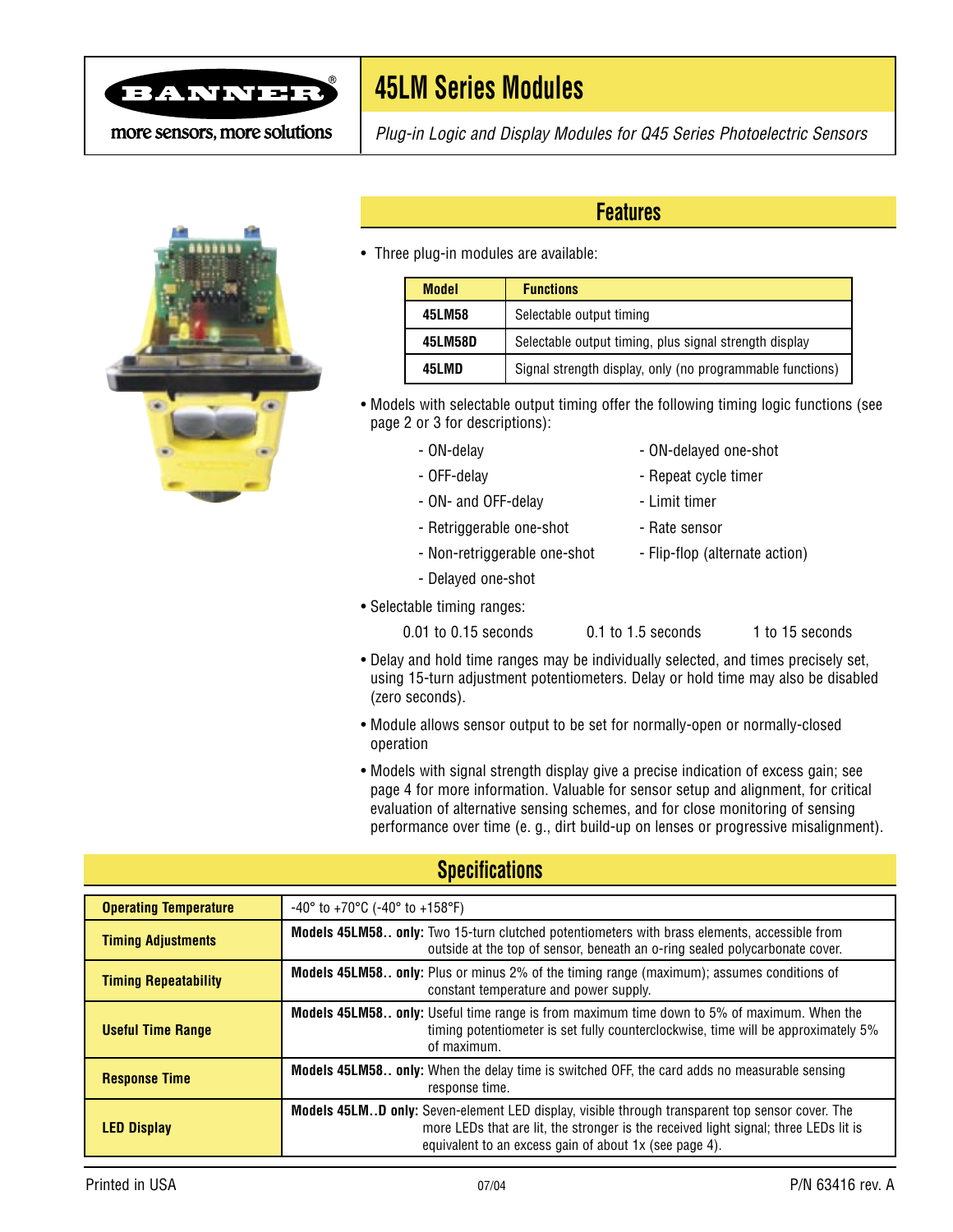## **Setting Output Timing Function**

Models 45LM58 and 45LM58D (with signal strength display) may be set for one or several output timing functions. In addition, three adjustable timing ranges are available (see page 3).

| <b>Output Timing Function: ON-delay</b> |          |          |                         |                  |  |  |  |
|-----------------------------------------|----------|----------|-------------------------|------------------|--|--|--|
| Switch 1                                | Switch 2 | Switch 3 | <b>Other Settings</b>   | Delay            |  |  |  |
| 0FF                                     | 0FF      | 0FF      | Set Hold time<br>to OFF | Output<br>Sianal |  |  |  |

NOTE: ON-delay is selected via switches 4 and 5

| Output Timing Function: OFF-delay (hold time) |          |          |                          |                           |  |  |  |
|-----------------------------------------------|----------|----------|--------------------------|---------------------------|--|--|--|
| Switch 1                                      | Switch 2 | Switch 3 | <b>Other Settings</b>    | Hold<br>Hold              |  |  |  |
| 0FF                                           | 0FF      | 0FF      | Set Delay time<br>to OFF | <b>Output</b><br>Signal — |  |  |  |

NOTE: OFF-delay is selected via switches 6 and 7

| Output Timing Function: ON- and OFF-delay |            |          |                       |                  |  |  |  |
|-------------------------------------------|------------|----------|-----------------------|------------------|--|--|--|
| Switch 1                                  | Switch 2   | Switch 3 | <b>Other Settings</b> | Hold<br>Delav    |  |  |  |
| 0FF                                       | <b>OFF</b> | 0FF      |                       | Output<br>Sianal |  |  |  |

NOTES: • ON-delay is selected via switches 4 and 5

• OFF-delay is selected via switches 6 and 7

| Output Timing Function: Retriggerable one-shot |          |          |                       |                  |  |  |  |
|------------------------------------------------|----------|----------|-----------------------|------------------|--|--|--|
| Switch 1                                       | Switch 2 | Switch 3 | <b>Other Settings</b> | Hold<br>Hold     |  |  |  |
| ΟN                                             | ΟN       | 0FF      |                       | Output<br>Sianal |  |  |  |

| Output Timing Function: Non-retriggerable one-shot |          |          |                          |                           |  |  |  |
|----------------------------------------------------|----------|----------|--------------------------|---------------------------|--|--|--|
| Switch 1                                           | Switch 2 | Switch 3 | <b>Other Settings</b>    | Hold<br>Hold<br>Hold      |  |  |  |
| ΟN                                                 | 0FF      | 0FF      | Set Delay time<br>to OFF | <b>Output</b><br>Signal _ |  |  |  |

| Output Timing Function: Delayed one-shot |          |          |                       |                               |  |  |  |
|------------------------------------------|----------|----------|-----------------------|-------------------------------|--|--|--|
| Switch 1                                 | Switch 2 | Switch 3 | <b>Other Settings</b> | Hold<br>Delay   Hold<br>Delav |  |  |  |
| ΟN                                       | 0FF      | 0FF      |                       | <b>Output</b><br>Signal —     |  |  |  |



**Figure 1. 45LM58 features**



**Figure 2. 45LM58 selection switch detail**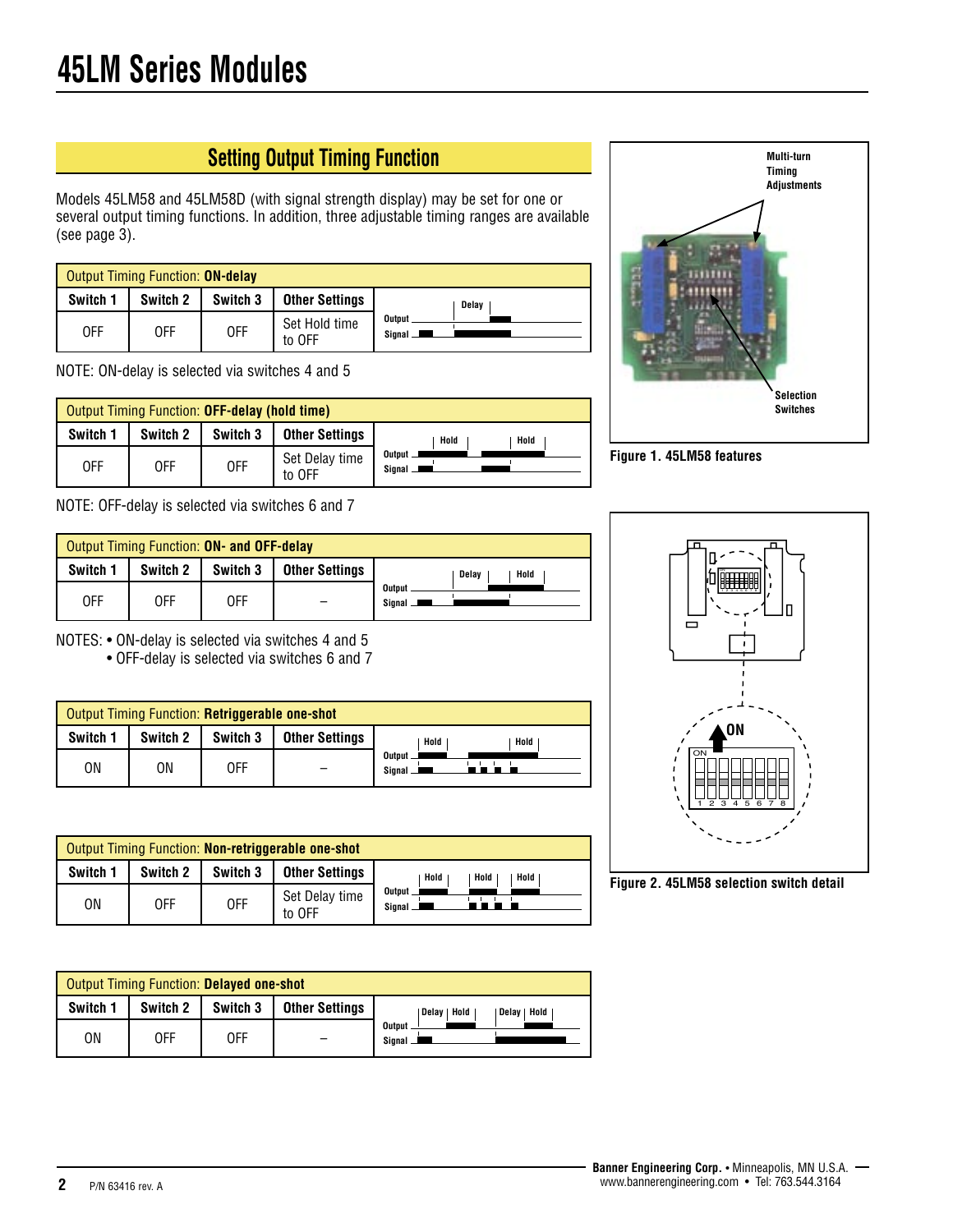| Output Timing Function: ON-delayed one-shot |          |          |                       |                    |  |  |  |  |
|---------------------------------------------|----------|----------|-----------------------|--------------------|--|--|--|--|
| Switch 1                                    | Switch 2 | Switch 3 | <b>Other Settings</b> | Hold<br>Delav      |  |  |  |  |
| 0FF                                         | ΟN       | 0FF      |                       | Output<br>Signal _ |  |  |  |  |

|          | <b>Output Timing Function: Repeat cycle timer</b> |          |                       |                                |  |  |  |  |  |
|----------|---------------------------------------------------|----------|-----------------------|--------------------------------|--|--|--|--|--|
| Switch 1 | Switch 2                                          | Switch 3 | <b>Other Settings</b> | Hold   Delay   Hold<br>Delav I |  |  |  |  |  |
| 0FF      | 0FF                                               | ΟN       |                       | Output<br>Sianal               |  |  |  |  |  |

| Output Timing Function: Limit timer |            |          |                |                                            |  |  |  |
|-------------------------------------|------------|----------|----------------|--------------------------------------------|--|--|--|
| Switch 1                            | Switch 2   | Switch 3 | Other Settings | Hold                                       |  |  |  |
| ΟN                                  | <b>OFF</b> | ΟN       |                | Output $\blacksquare$<br>$S$ ianal $\perp$ |  |  |  |

|          | <b>Output Timing Function: Rate sensor</b> |          |                       |                                            |  |  |  |  |  |
|----------|--------------------------------------------|----------|-----------------------|--------------------------------------------|--|--|--|--|--|
| Switch 1 | Switch 2                                   | Switch 3 | <b>Other Settings</b> | < Hold<br>> Hold                           |  |  |  |  |  |
| 0FF      | ΟN                                         | ΟN       |                       | Output<br><u>.</u><br>Signal <b>Letter</b> |  |  |  |  |  |

| Output Function: Flip-flop |          |          |                       |                    |
|----------------------------|----------|----------|-----------------------|--------------------|
| Switch 1                   | Switch 2 | Switch 3 | <b>Other Settings</b> |                    |
| ΟN                         | ΟN       | ΟN       |                       | Output<br>Sianal — |

| <b>Selecting ON-Delay Time Range</b> |          |                                |  | <b>Selecting Hold Time (</b> |          |  |
|--------------------------------------|----------|--------------------------------|--|------------------------------|----------|--|
| Switch 4                             | Switch 5 | <b>Delay</b><br>(min. to max.) |  | Switch 6                     | Switch 7 |  |
| 0FF                                  | 0FF      | $OFF - no$ delay               |  | 0FF                          | 0FF      |  |
| 0FF                                  | ΟN       | $0.01$ to $0.15$ sec.          |  | 0FF                          | ΟN       |  |
| ΟN                                   | 0FF      | $0.1$ to 1.5 sec.              |  | 0N                           | 0FF      |  |
| ΟN                                   | ΟN       | 1 to 15 sec.                   |  | ΩN                           | ΟN       |  |

|          | <b>Selecting Hold Time (OFF-Delay) Range</b> |                        |  |  |  |
|----------|----------------------------------------------|------------------------|--|--|--|
| Switch 6 | Switch 7                                     | Hold<br>(min. to max.) |  |  |  |
| 0FF      | 0FF                                          | OFF - no hold          |  |  |  |
| 0FF      | ΟN                                           | 0.01 to 0.15 sec.      |  |  |  |
| ΟN       | 0FF                                          | 0.1 to 1.5 sec.        |  |  |  |
| ΩN       | ΩN                                           | 1 to 15 sec.           |  |  |  |

| <b>Selecting Output State</b> |                                                       |  |  |  |
|-------------------------------|-------------------------------------------------------|--|--|--|
| Switch 8                      | <b>Output State</b>                                   |  |  |  |
| <b>Rate Sensor Logic</b>      |                                                       |  |  |  |
| 0N                            | Output de-energizes above the set rate                |  |  |  |
| 0FF                           | Output energizes above the set rate                   |  |  |  |
|                               | <b>Flip-Flop Logic</b>                                |  |  |  |
| 0N                            | Output changes state at trailing edge of signals      |  |  |  |
| 0FF                           | Output changes state at leading edge of signals       |  |  |  |
| <b>All Other Logic</b>        |                                                       |  |  |  |
| 0N                            | Normally closed: output de-energizes during Hold time |  |  |  |
| 0FF                           | Normally open: output energizes during Hold time      |  |  |  |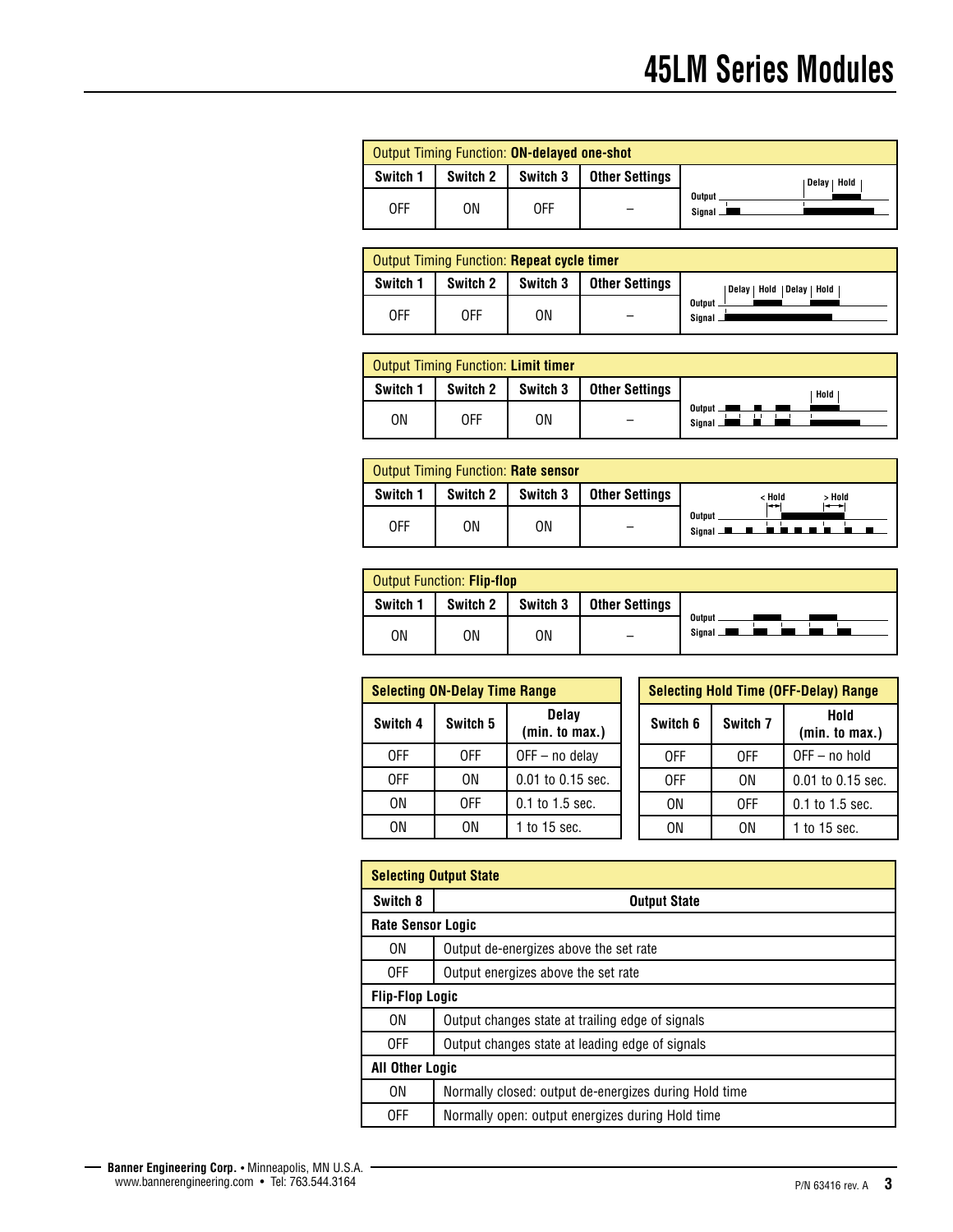### **Measuring Excess Gain and Contrast**

The seven-element LED array, available on models 45LM58D and 45LMD, may be used to measure the excess gain and contrast in any sensing situation and during sensor installation and maintenance.

**Excess gain** is a measurement of the amount of light energy falling on the receiver of a photoelectric sensor over and above the minimum amount necessary to operate the sensor's amplifier. Excess gain is expressed as a ratio:

> Excess gain  $(E.G.)$  = light energy falling on receiver amplifier threshold

The amplifier threshold is the point at which the sensor's output switches. The Q45's threshold corresponds to the #3 level of the LED array. That is, when LEDs #1 through #3 are lit, the excess gain of the received light signal is about "1x."

The table at right (Figure 3) shows how excess gain relates to the LED array indicator.

**Contrast** is the ratio of the amount of light falling on the receiver in the "light" state as compared to the "dark" state. Contrast is also referred to as "light-to-dark ratio." Optimizing the contrast in any sensing situation will increase the reliability of the sensing system. Contrast may be calculated if excess gain values are known for both the light and dark conditions:

Contrast = 
$$
Excess gain (light condition)
$$

\nExcess gain (dark condition)

To determine the contrast for any sensing application, present both the "light" and "dark" conditions to the Q45, and read the signal for each. Take the ratio of the two numbers (from Figure 3) that correspond to the highest LED numbers registered for the "light" and "dark" conditions.

For example, if LEDs  $#1$  through  $#6$  come ON in the "light" condition and LEDs  $#1$  and #2 come ON in the "dark" condition, the contrast (referring to Figure 3) is calculated as follows:

$$
Contrast = \frac{6x}{0.5x} = 12
$$

This value is expressed as "12:1" or "twelve-to-one."

The best sensor adjustment will cause all seven LEDs to come ON for the "light" condition, and will cause no LEDs to come ON in the "dark" condition. In this situation (such as an application in which a box breaks the beam of an opposed mode emitter and receiver):

Contrast is greater than 
$$
\frac{8x}{0.25x} = 32:1
$$

Of course, it is not always possible to adjust a sensor to maintain this much contrast. However, it is important to always adjust a sensor for the greatest amount of contrast possible for any sensing situation. The LED signal strength indicator array makes this easy. Figure 4 gives general guidelines for contrast values.

| $\bullet\bullet\bullet$<br>$1\ 2\ 3\ 4\ 5$<br>$6\phantom{1}$ |                         |  |
|--------------------------------------------------------------|-------------------------|--|
| <b>LED Number</b>                                            | <b>Approximate Gain</b> |  |
| #1                                                           | 0.25x                   |  |
| #2                                                           | 0.5x                    |  |
| #3                                                           | 1.0x                    |  |
| #4                                                           | 2.0x                    |  |
| #5                                                           | 4.0x                    |  |
| #6                                                           | 6.0x                    |  |
| #7                                                           | 8.0x                    |  |



| <b>Contrast</b><br><b>Ratio</b> | <b>Recommendation</b>                                                                                                                            |
|---------------------------------|--------------------------------------------------------------------------------------------------------------------------------------------------|
| $1.2$ or<br>less                | <i>Unreliable</i> . Use an<br>alternative sensing scheme.                                                                                        |
| $1.2$ to 2                      | <b>Poor contrast.</b> Minor<br>sensing system variables<br>will affect sensing reliability.                                                      |
| 2 to 3                          | Low contrast. Sensing<br>environment must remain<br>perfectly clean and all other<br>sensing variables must<br>remain stable.                    |
| 3 to 10                         | <b><i>Good contrast.</i></b> Minor<br>sensing system variables<br>will not affect sensing<br>reliability.                                        |
| 10or<br>greater                 | <b><i>Excellent contrast.</i></b> Sensing<br>should remain reliable as<br>long as the sensing system<br>has enough excess gain for<br>operation. |

**Figure 4. Contrast values and corresponding guidelines**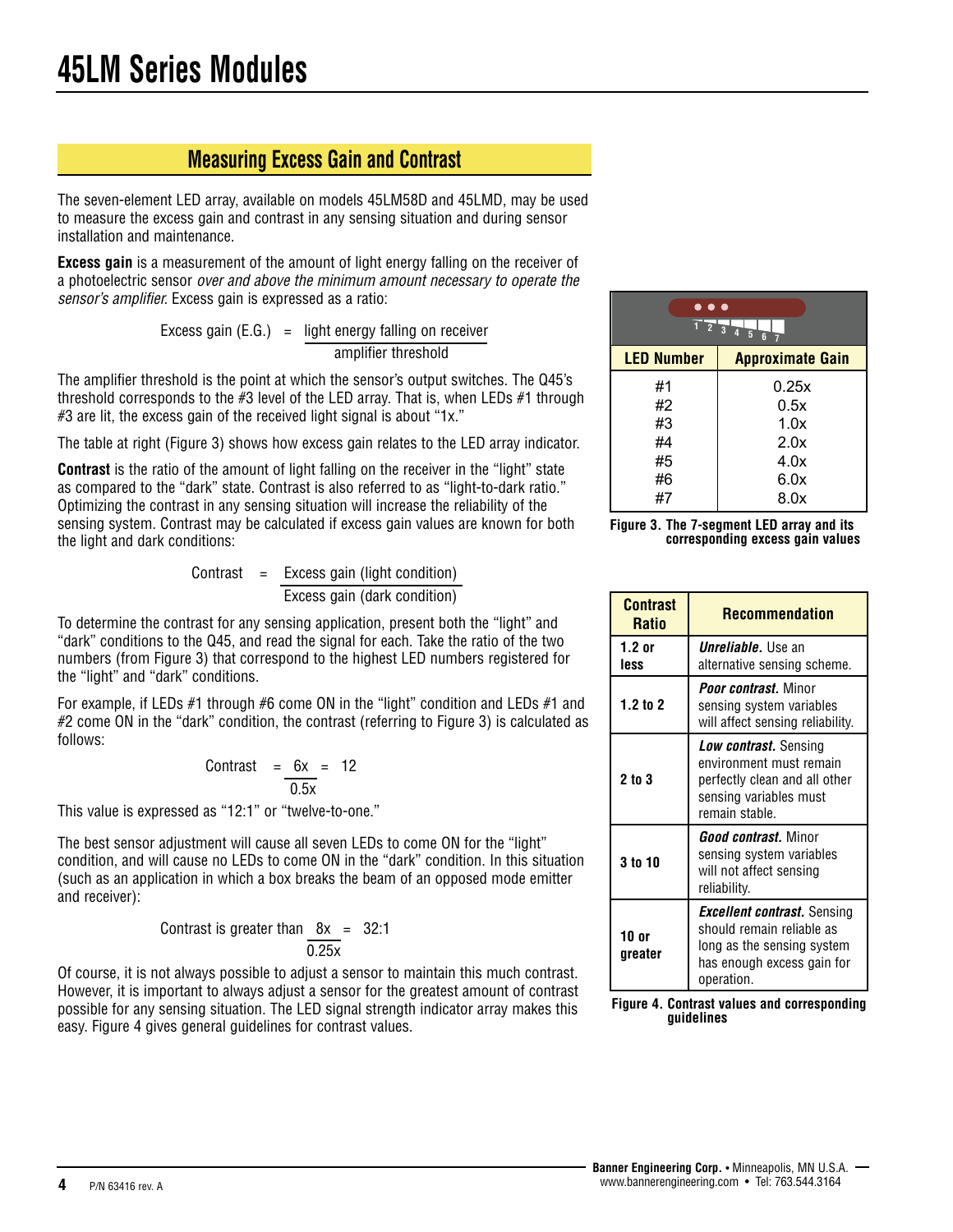

#### **CAUTION . . . Electrical Shock Hazard**

An electrical shock hazard exists inside the sensor whenever power is applied.

**Remove all power to the sensor (and to the load) whenever the transparent top cover will be raised and the black inside cover will be removed.**

Failure to remove power while these covers are removed could result in injury.

NOTE: It is not necessary to remove power simply to adjust the Sensitivity or Timing controls, as long as the black inside cover remains in place.

**Removing and Installing the Plug-In Modules**

To remove or install any of the 45LM modules (done through the top of the sensor), perform the following steps:

- 1) Remove all power from the sensor and load.
- 2) Loosen the top cover hold-down screw and raise the transparent cover (it is hinged).
- 3) Insert a small screwdriver into one of the slots at the front of the black inner cover, lift and remove (Figure 5).
- 4) Insert a small screwdriver into one of the slots at the side of the module to be removed and pry it up until you can grasp it with your fingers and remove (Figure 6).
- 5) Press the new module into place (Figure 7).
- 6) Replace the black cover, then the transparent hinged cover, and tighten the hold-down screw.
- 7) Reapply power as desired.

NOTE: If only installing a new module (and not removing an old one), skip step 4.



**Figure 5. Insert a small screwdriver into the slot and lift the black cover to remove.**



**Figure 6. Using the small screwdriver in the module slot if necessary to nudge the module loose, lift the module up and out.**



**Figure 7. Slide the new module into place, pressing until it fits snugly.**